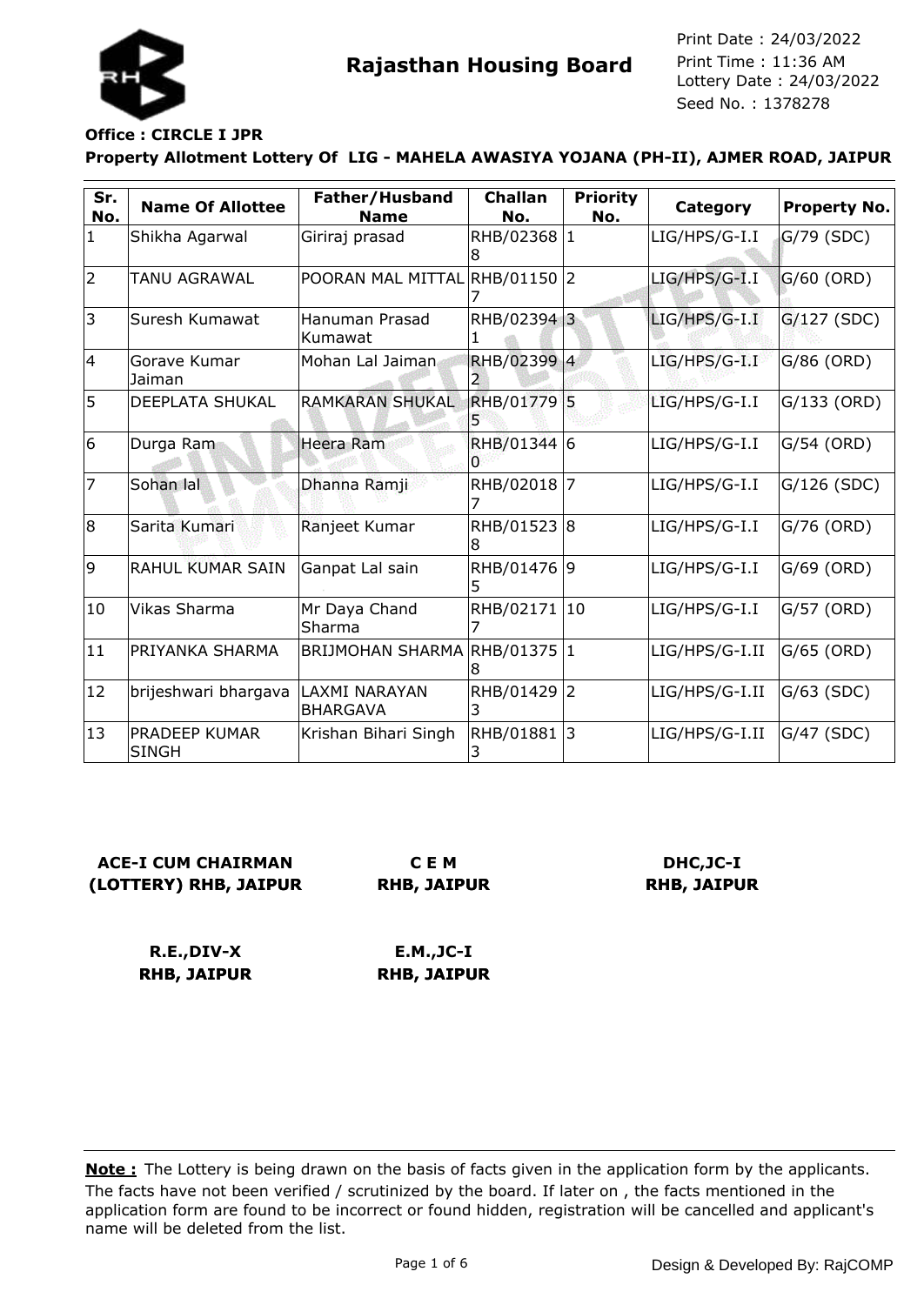

## **Office : CIRCLE I JPR**

#### **Property Allotment Lottery Of LIG - MAHELA AWASIYA YOJANA (PH-II), AJMER ROAD, JAIPUR**

| Sr.<br>No. | <b>Name Of Allottee</b>               | Father/Husband<br><b>Name</b>        | <b>Challan</b><br>No. | <b>Priority</b><br>No. | Category         | <b>Property No.</b> |
|------------|---------------------------------------|--------------------------------------|-----------------------|------------------------|------------------|---------------------|
| 14         | VISHWESH KUMAR<br><b>SHARMA</b>       | <b>VISHNU DAYAL</b><br><b>SHARMA</b> | RHB/02418 4<br>8      |                        | LIG/HPS/G-I.II   | G/59 (ORD)          |
| 15         | <b>ALPANA SHARMA</b>                  | Dayanand LAVANIA                     | RHB/02357<br>3        | 5                      | LIG/HPS/G-I.II   | $G/93$ (ORD)        |
| 16         | <b>VIMLESH HARSH</b>                  | TAPAN KUMAR<br><b>HARSH</b>          | RHB/01632 6           |                        | LIG/HPS/G-I.II   | $G/108$ (ORD)       |
| 17         | VASUDEV.                              | KHIYA RAM                            | <b>RHB/01650</b>      | 2                      | $LIG/HPS/G-II.I$ | G/107 (ORD)         |
| 18         | iyoti devi                            | bheru singh                          | RHB/02391             | 3                      | LIG/HPS/G-II.I   | G/87 (ORD)          |
| 19         | Shikha Verma                          | Arun verma                           | RHB/01467             | 4                      | LIG/HPS/G-II.I   | G/84 (ORD)          |
| 20         | <b>BUDDHI PRAKASH</b><br><b>TELAR</b> | <b>NAND LAL TELAR</b>                | RHB/02365 6<br>ხ      |                        | LIG/HPS/G-II.I   | G/56 (ORD)          |
| 21         | <b>ALOK KUMAR</b><br><b>SARSWAT</b>   | PANNA LAL SARSWATRHB/02421           |                       | $\overline{7}$         | LIG/HPS/G-II.I   | $G/135$ (ORD)       |
| 22         | <b>MUKUND VEER</b><br><b>SINGH</b>    | <b>RANVEER SINGH</b>                 | RHB/02380             | 8                      | LIG/HPS/G-II.I   | G/105 (ORD)         |
| 23         | DEEKSHA SHARMA                        | <b>MAYANK SHARMA</b>                 | RHB/01710 9           |                        | LIG/HPS/G-II.I   | G/104 (ORD)         |
| 24         | <b>RAVI JAIN</b>                      | DINESH CHAND JAIN                    | RHB/01111             | 10                     | LIG/HPS/G-II.I   | $G/134$ (ORD)       |
| 25         | <b>RAMKARAN</b>                       | <b>PACHU RAM</b>                     | RHB/02394<br>6        | 11                     | LIG/HPS/G-II.I   | G/73 (ORD)          |
| 26         | <b>AKHIL GUPTA</b>                    | <b>GIRIRAJ GUPTA</b>                 | RHB/02379<br>9        | 12                     | LIG/HPS/G-II.I   | G/62 (SDC)          |

## **ACE-I CUM CHAIRMAN (LOTTERY) RHB, JAIPUR**

**C E M RHB, JAIPUR**

## **DHC,JC-I RHB, JAIPUR**

**R.E.,DIV-X RHB, JAIPUR**

**E.M.,JC-I RHB, JAIPUR**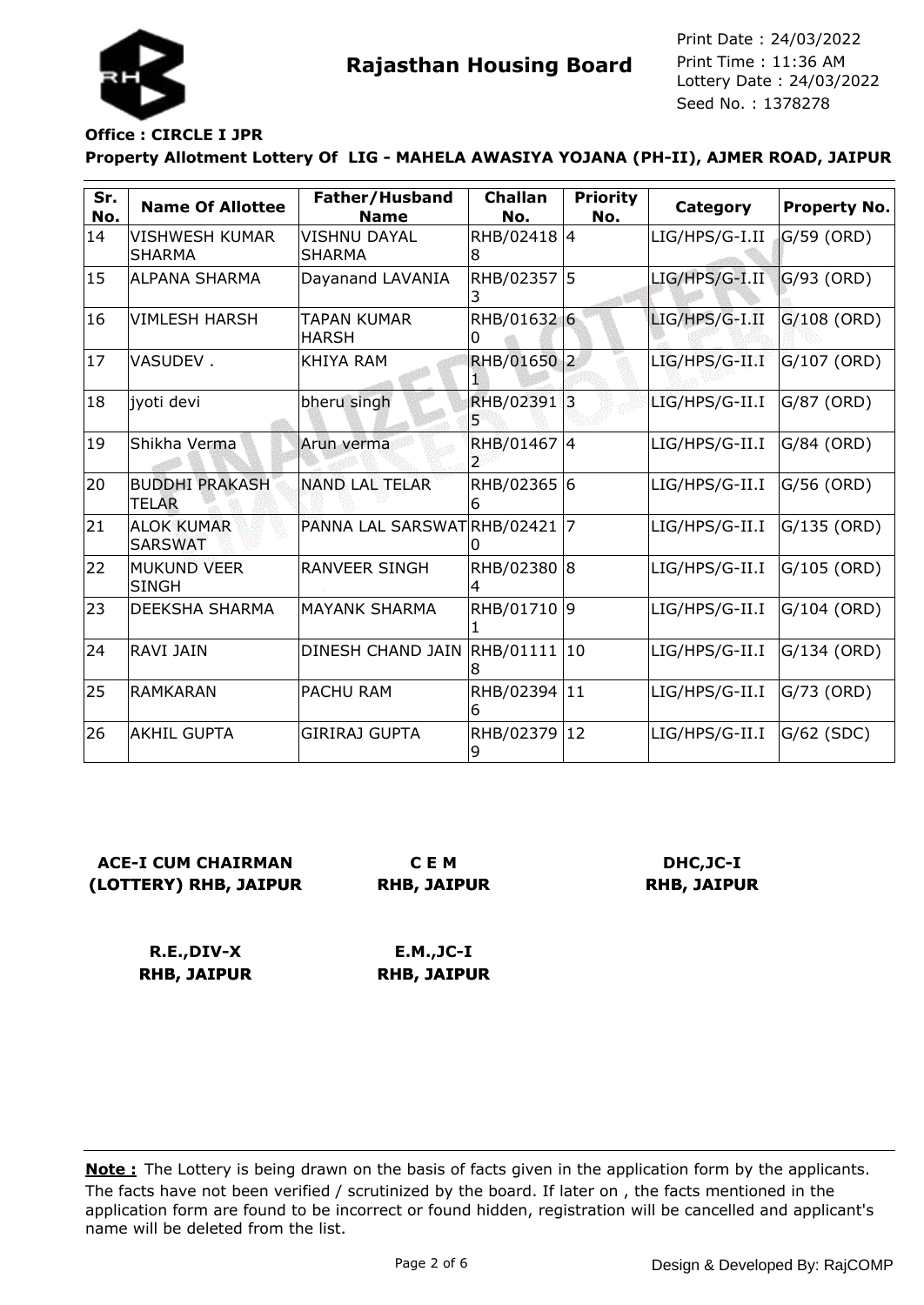

## **Office : CIRCLE I JPR**

**Property Allotment Lottery Of LIG - MAHELA AWASIYA YOJANA (PH-II), AJMER ROAD, JAIPUR**

| Sr.<br>No. | <b>Name Of Allottee</b>             | Father/Husband<br><b>Name</b>     | <b>Challan</b><br>No. | <b>Priority</b><br>No. | <b>Category</b> | Property No.  |
|------------|-------------------------------------|-----------------------------------|-----------------------|------------------------|-----------------|---------------|
| 27         | <b>GUDDI DEVI</b>                   | <b>RAJKUMAR SINGH</b>             | RHB/02394 13<br>8     |                        | LIG/HPS/G-II.I  | G/95 (SDC)    |
| 28         | KISHAN LAL                          | IRAMPHOOL                         | RHB/01209<br>18       | 14                     | LIG/HPS/G-II.I  | $G/75$ (ORD)  |
| 29         | <b>VIKAS SHARMA</b>                 | <b>GOPAL LAL SHARMA</b>           | RHB/02384 16<br>b     |                        | LIG/HPS/G-II.I  | G/109 (ORD)   |
| 30         | <b>NEELAM</b>                       | <b>NARENDRA</b><br>CHHANGANI      | RHB/02349 17          |                        | LIG/HPS/G-II.I  | $G/124$ (ORD) |
| 31         | deepak singh                        | prakash singh                     | RHB/02381 18          |                        | LIG/HPS/G-II.I  | G/74 (ORD)    |
| 32         | <b>DEVENDRA KUMAR</b>               | <b>HANSA GURJAR</b>               | RHB/02402<br>18       | $ 19\rangle$           | LIG/HPS/G-II.I  | G/128 (ORD)   |
| 33         | <b>HEERA LAL</b><br><b>SUKHWANI</b> | <b>JASSU MAL</b>                  | RHB/02350 20<br>0     |                        | LIG/HPS/G-II.I  | G/98 (ORD)    |
| 34         | <b>DHANESH OJHA</b>                 | DR ARVIND OJHA<br><b>ADVOCATE</b> | RHB/02418             | 22                     | LIG/HPS/G-II.I  | G/92 (ORD)    |
| 35         | PRERNA OJHA                         | LATA OJHA                         | RHB/02378 24<br>0     |                        | LIG/HPS/G-II.I  | G/70 (ORD)    |
| 36         | RANJANA JAIN                        | LAXMI NARAYAN<br>JAIN             | RHB/02341 25<br>0     |                        | LIG/HPS/G-II.I  | G/58 (ORD)    |
| 37         | Deepak Kumar Roy                    | Shukdeo Roy                       | RHB/01815 26          |                        | LIG/HPS/G-II.I  | G/48 (ORD)    |
| 38         | <b>ASHUTOSH JOSHI</b>               | IRAM MOHAN JOSHI                  | RHB/01199 27          |                        | LIG/HPS/G-II.I  | $G/110$ (SDC) |
| 39         | <b>BAHADUR SINGH</b>                | <b>BHOPAL SINGH</b>               | RHB/02377<br>5        | 28                     | LIG/HPS/G-II.I  | G/101 (ORD)   |

# **ACE-I CUM CHAIRMAN (LOTTERY) RHB, JAIPUR**

**C E M RHB, JAIPUR**

## **DHC,JC-I RHB, JAIPUR**

**R.E.,DIV-X RHB, JAIPUR**

**E.M.,JC-I RHB, JAIPUR**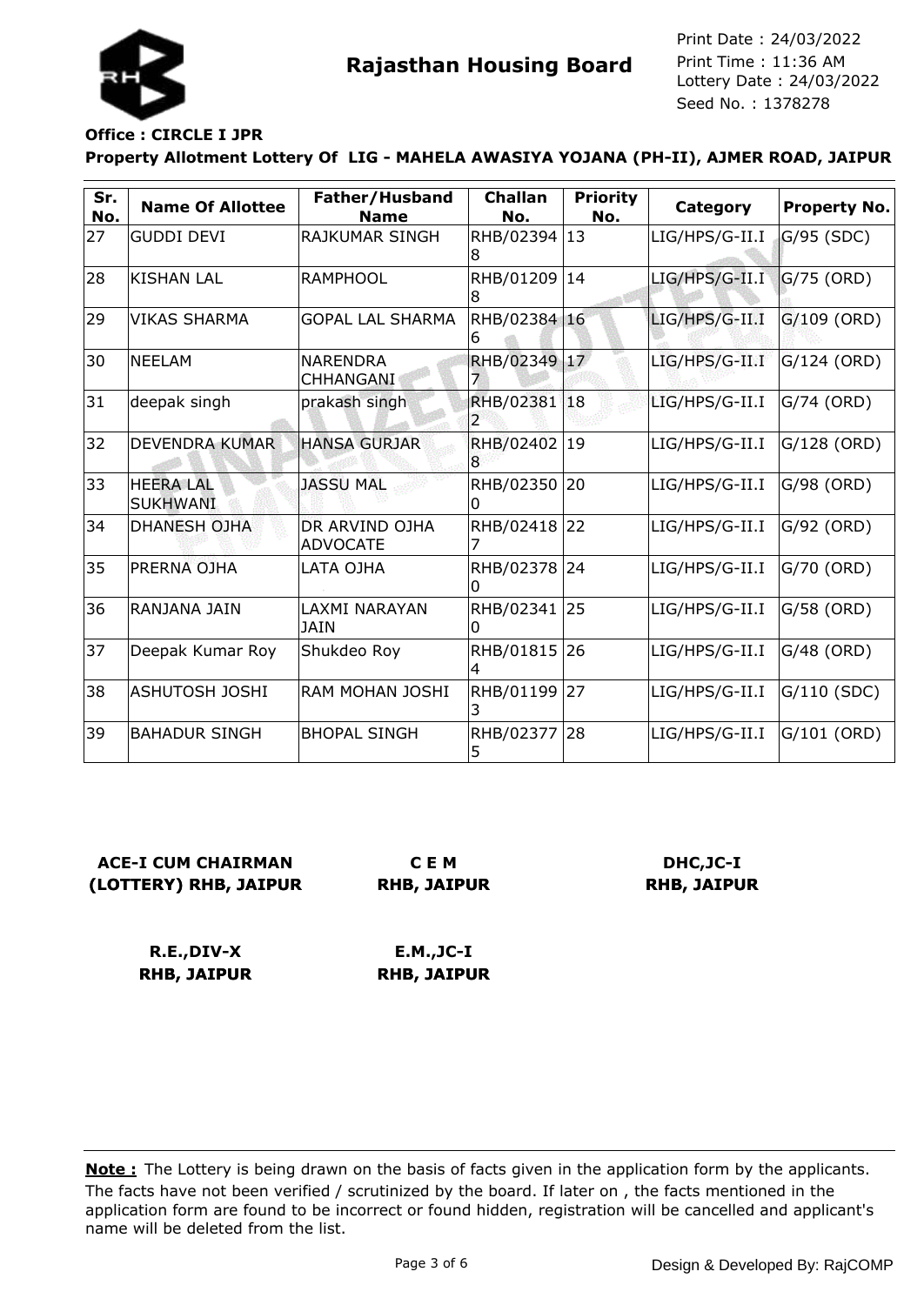

## **Office : CIRCLE I JPR**

## **Property Allotment Lottery Of LIG - MAHELA AWASIYA YOJANA (PH-II), AJMER ROAD, JAIPUR**

| Sr.<br>No. | <b>Name Of Allottee</b>                | Father/Husband<br><b>Name</b>         | <b>Challan</b><br>No. | <b>Priority</b><br>No. | Category                        | <b>Property No.</b> |
|------------|----------------------------------------|---------------------------------------|-----------------------|------------------------|---------------------------------|---------------------|
| 40         | Ghanshyam Tambi                        | Ram Babu Gupta                        | RHB/01628 1<br>5      |                        | $LIG/HPS/G-II.II$ $G/122$ (ORD) |                     |
| 41         | <b>SEEMA SHARMA</b>                    | <b>TOTADRI LAL</b><br><b>SHARMA</b>   | RHB/02084 2<br>3      |                        | $LIG/HPS/G-II.II   G/77 (ORD)$  |                     |
| 42         | <b>UMLESHI</b>                         | <b>SUMER SINGH</b>                    | RHB/02410 3           |                        | $LIG/HPS/G-II.II   G/49 (ORD)$  |                     |
| 43         | <b>SUSHILA DEVI</b>                    | <b>DALI CHAND</b>                     | RHB/01935 1<br>6      |                        | LIG/HPS/G-IV                    | $G/80$ (ORD)        |
| 44         | <b>CHITRANSH</b><br><b>KHANDPA</b>     | <b>CHAMPA LAL</b><br><b>KHANDPA</b>   | RHB/01186 2<br>IО     |                        | LIG/HPS/G-IV                    | $G/61$ (ORD)        |
| 45         | ASHOK KUMAR SHER BIRDU RAM SHER        |                                       | RHB/01855             | l3                     | LIG/HPS/G-IV                    | G/97 (ORD)          |
| 46         | <b>MAHAVEER KUMAR</b><br><b>GENGAT</b> | <b>CHHITAR MAL</b><br><b>GENGAT</b>   | RHB/01929 4           |                        | LIG/HPS/G-IV                    | G/71 (ORD)          |
| 47         | RAJU LAL MAHAVAR                       | <b>GIRRAJ PRASAD</b>                  | RHB/01266 6<br>3      |                        | LIG/HPS/G-IV                    | $G/68$ (ORD)        |
| 48         | <b>GAURAV</b>                          | <b>RAMESH CHAND</b>                   | RHB/02385 8<br>3      |                        | LIG/HPS/G-IV                    | $G/123$ (ORD)       |
| 49         | <b>RAJENDER KUMAR</b><br><b>GIROH</b>  | RAMDIA GIROH                          | RHB/01669 9<br>3      |                        | LIG/HPS/G-IV                    | G/55 (ORD)          |
| 50         | Jitendra Kumar<br>Barupal              | Multana Ram                           | RHB/01494 10<br>9     |                        | LIG/HPS/G-IV                    | $G/132$ (ORD)       |
| 51         | JITENDRA KUMAR<br>SAMARIYA             | <b>OM PRAKASH</b><br><b>SAMARIYA</b>  | RHB/02135<br>9        | $ 12\rangle$           | LIG/HPS/G-IV                    | $G/119$ (ORD)       |
| 52         | <b>KANCHAN DEVI</b><br><b>KHATIK</b>   | <b>SH.GOVIND RAM</b><br><b>KHATIK</b> | RHB/01883 13<br>0     |                        | LIG/HPS/G-IV                    | $G/81$ (ORD)        |

## **ACE-I CUM CHAIRMAN (LOTTERY) RHB, JAIPUR**

**C E M RHB, JAIPUR**

## **DHC,JC-I RHB, JAIPUR**

**R.E.,DIV-X RHB, JAIPUR**

**E.M.,JC-I RHB, JAIPUR**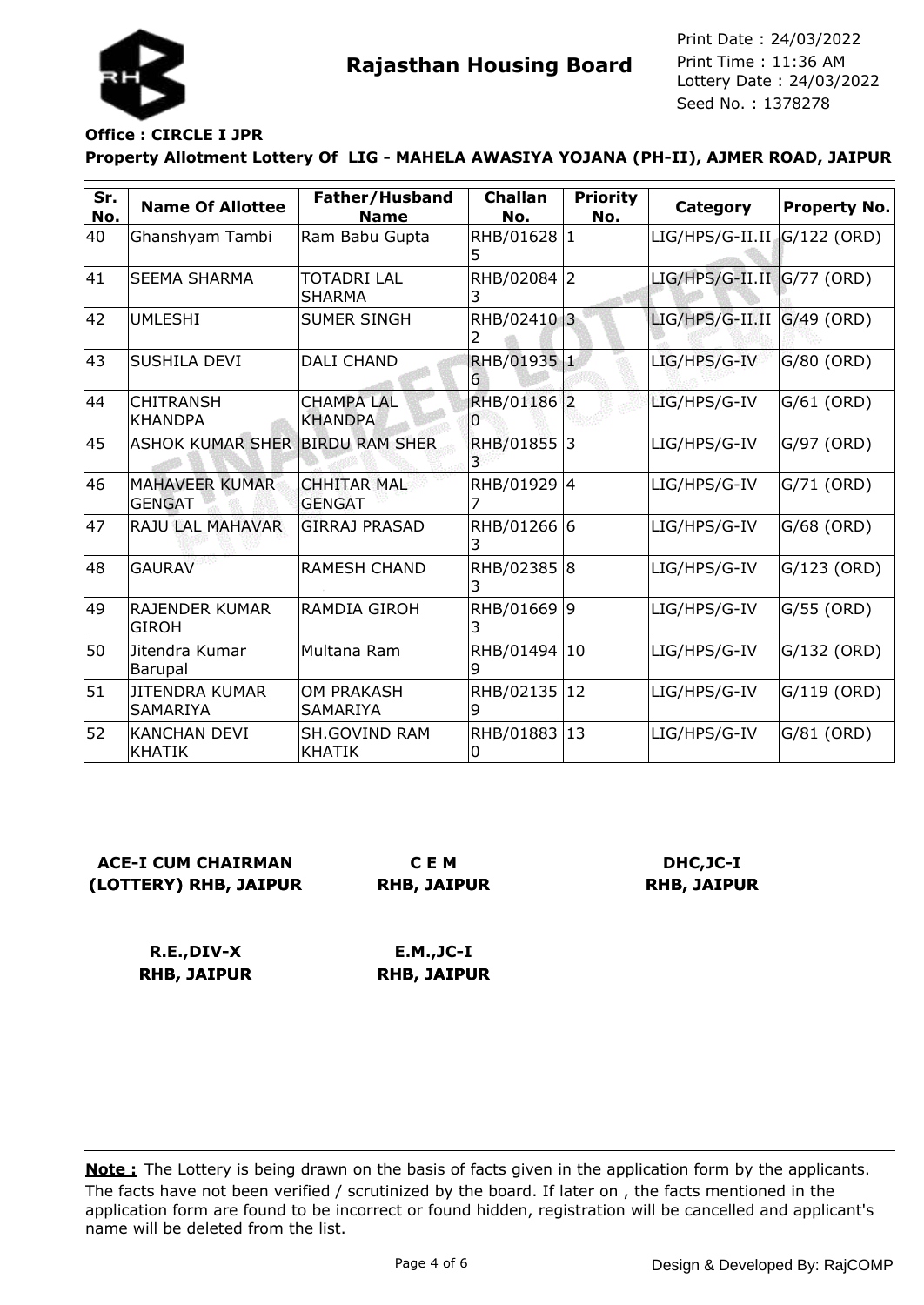

## **Office : CIRCLE I JPR**

#### **Property Allotment Lottery Of LIG - MAHELA AWASIYA YOJANA (PH-II), AJMER ROAD, JAIPUR**

| Sr.<br>No. | <b>Name Of Allottee</b>                  | Father/Husband<br><b>Name</b>               | <b>Challan</b><br>No. | <b>Priority</b><br>No. | <b>Category</b>                 | <b>Property No.</b> |
|------------|------------------------------------------|---------------------------------------------|-----------------------|------------------------|---------------------------------|---------------------|
| 53         | PREM SINGH NAYAK                         | MALI RAM NAYAK                              | RHB/01723 14          |                        | LIG/HPS/G-IV                    | G/94 (SDC)          |
| 54         | <b>SAWAN KUMAR</b><br><b>KHATIK</b>      | <b>SHANKAR LAL</b><br><b>KHATIK</b>         | RHB/01880             | 16                     | LIG/HPS/G-IV                    | $G/51$ (ORD)        |
| 55         | CHAMAN LAL RAIGAR GOPI LAL               |                                             | RHB/01463 17          |                        | LIG/HPS/G-IV                    | $G/121$ (ORD)       |
| 56         | DALI CHAND KHATK                         | KALYAN MAL KHATIK RHB/01842 18              |                       |                        | LIG/HPS/G-IV                    | $G/72$ (ORD)        |
| 57         | <b>NARAYAN DAS</b>                       | <b>RAMAVTAR</b>                             | RHB/01662 19<br>9     |                        | LIG/HPS/G-IV                    | G/67 (ORD)          |
| 58         | Arvind Kumar                             | <b>MOOL CHAND</b>                           | RHB/02364             | 20                     | LIG/HPS/G-IV                    | G/102 (ORD)         |
| 59         | <b>SURESH BAIRWA</b>                     | <b>PANNA LAL</b>                            | RHB/02388 21<br>18    |                        | LIG/HPS/G-IV                    | G/91 (ORD)          |
| 60         | <b>BRIJ KISHOR</b><br><b>SHRIVASTAVA</b> | <b>LT.SHANKAR LAL</b><br><b>SHRIVASTAVA</b> | RHB/01864 1<br>3      |                        | LIG/HPS/G-IX.I                  | G/130 (ORD)         |
| 61         | GAYACHARAN MEENA RAMGOPAL MEENA          |                                             | RHB/02388 1           |                        | LIG/HPS/G-V                     | G/89 (ORD)          |
| 62         | <b>DHANNE SINGH</b><br><b>RATHORE</b>    | <b>DHANNE SINGH</b><br><b>RATHORE</b>       | RHB/01165 1<br>0      |                        | $LIG/HPS/G-VIII$ $ G/125$ (ORD) |                     |
| 63         | <b>AMI LAL</b>                           | <b>KASHI RAM</b>                            | RHB/02153 2<br>18     |                        | LIG/HPS/G-VIII                  | G/78 (SDC)          |
| 64         | ISUBUDHI SINGH<br><b>GURJAR</b>          | <b>KAMAL SINGH</b><br><b>GURJAR</b>         | RHB/02411 3<br>16     |                        | $LIG/HPS/G-VIII$ $ G/120$ (ORD) |                     |
| 65         | <b>DINESH KUMAR</b><br><b>GOYAL</b>      | <b>MURARI LAL GOYAL</b>                     | RHB/01698 1<br>5      |                        | LIG/ORS/G-II.I                  | $G/88$ (ORD)        |

## **ACE-I CUM CHAIRMAN (LOTTERY) RHB, JAIPUR**

**C E M RHB, JAIPUR**

## **DHC,JC-I RHB, JAIPUR**

**R.E.,DIV-X RHB, JAIPUR**

**E.M.,JC-I RHB, JAIPUR**